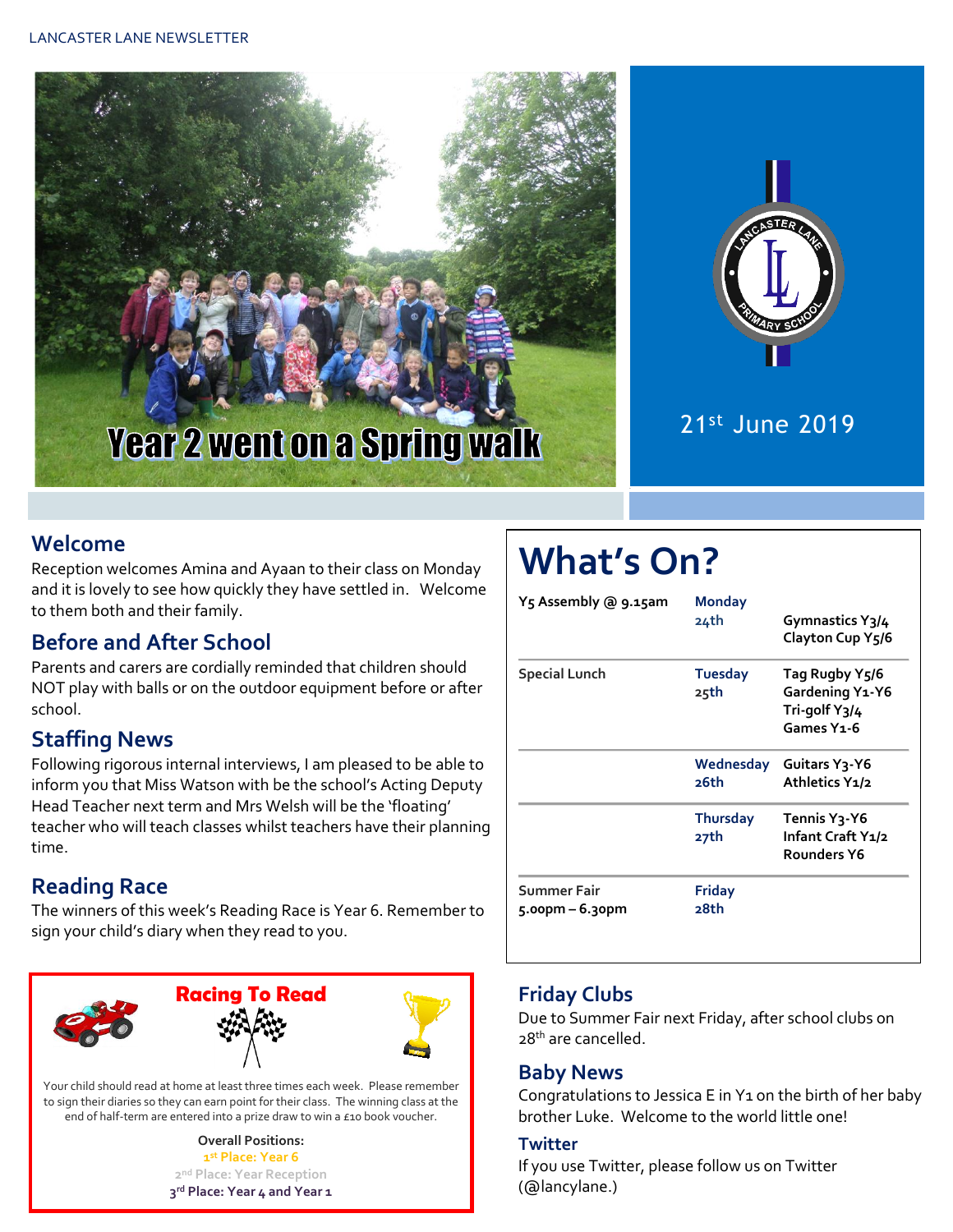#### **Summer Fair**

The Summer Fair is to be held next Friday, 28th June from 5pm – 6.30pm. We need donations of teddies, please, for one of the games we wish to run. If you have any books, toys, DVDs for the bric a brac stall, please send them in next week too. Any offers to help run a stall will be appreciated. Any donations of cakes on the day (no nuts please) would be gratefully received. Please find attached a more detailed newsletter about the Summer Fair.

## **Y5 Class Assembly**

Parents and grandparents are cordially invited to Y5's Class Assembly on Monday, 24th June at 9.10am in the school hall. You are welcome to take photographs and videos of the children as long as these are not upload to social media. We respectfully ask that parents refrain from standing around the edge of the hall when watching the children.

## **Year 4 Singing**

Year 4 did themselves proud once again on Wednesday performing their songs (with harmonies!) for the children and staff in school and their parents. If your child enjoys singing please click on the following links for information about choirs they could join:

#### **Chorley Music Centre**

[https://www.lancashiremusichub.co.uk/site/make](https://www.lancashiremusichub.co.uk/site/make-music/chorley-music-centre/)[music/chorley-music-centre/](https://www.lancashiremusichub.co.uk/site/make-music/chorley-music-centre/)

And if the children enjoyed working with Tim, he runs a FREE choir;

#### **Chorley Children's Choir**

Thursdays - Holy Cross School 3.45-5pm [https://www.lancashiremusichub.co.uk/site/events/chorley](https://www.lancashiremusichub.co.uk/site/events/chorley-childrens-choir/)[childrens-choir/](https://www.lancashiremusichub.co.uk/site/events/chorley-childrens-choir/)

## **Sports Day**

Let's hope it is third time lucky! The next dates for Sports Days are as follows:

Years 3 – 6 (Juniors) MONDAY, 1st July 9.15am and Reception & Years 1 and 2 (Infants) TUESDAY, 2nd July.

Thursday, 4th July will be a reserve day for the infants with Monday, 8th July being the reserve day for the juniors.

## **Class DoJo**

Please remember messages are not picked up daily on Class DoJo, this is an informal method of communication between parents and teachers. Please go through the office (01772 433641) if you need to get a message to the teacher. Thank you.

## **Outside Achievements**

Happy smiles with their signed book.



Learning through Lego for Year 6.



Year 4 have been learning about water Filteration in Science.

Summer in Y4 attended a gymnastics competition and received 3 gold medals in vault, floor and beam. Well done to you.